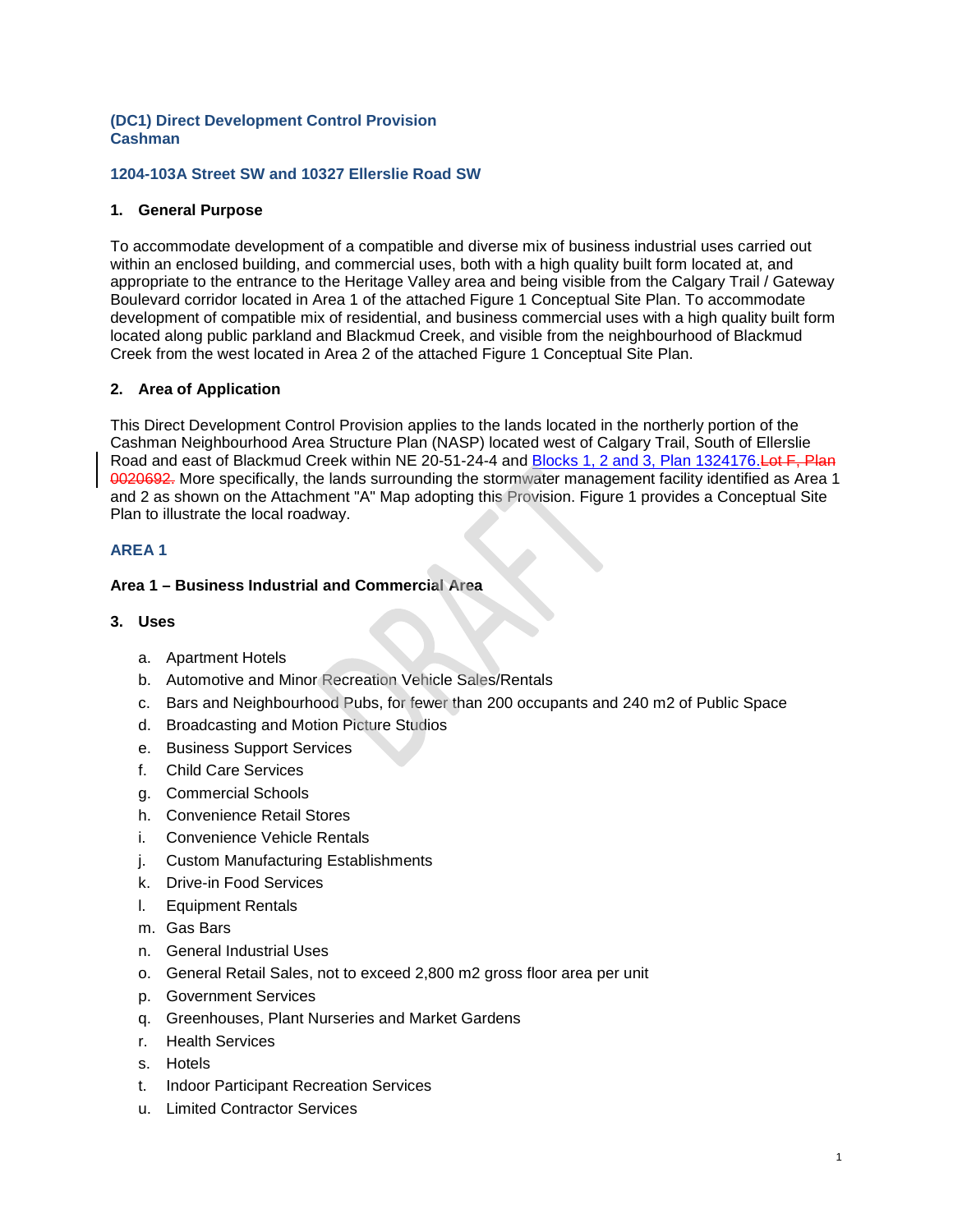- v. Major Amusement Establishments and Minor Amusement Establishments
- w. Major and Minor Alcohol Sales
- x. Nightclubs, for fewer than 200 occupants and 240 m2 of Public Space
- y. Personal Service Shops
- z. Professional, Financial and Office Support Services
- aa. Restaurants, for fewer than 200 occupants and 240 m2 of Public Space
- bb. Special Industrial Uses
- cc. Specialty Food Services, for less than 100 occupants and 120 m2 of Public Space
- dd. Veterinary Services
- ee. Warehouse Sales, for less than 2,800 m2 of gross floor area per unit
- ff. Fascia On-premises Signs
- gg. Freestanding On-premises Signs
- hh. Projecting On-premises Signs
- ii. Temporary On-premises Signs

## **4. Development Regulations**

- a. The minimum Site Frontage for a site abutting a major collector or higher standard public roadway shall be 30.0 m.
- b. The maximum Floor Area Ratio shall be 1.2, when developed individually. The maximum Floor Area Ratio for Apartment Hotels; Hotels; and Professional, Financial and Office Support Services, shall be 3.5 when developed individually or in combination with Permitted Uses.
- c. A minimum Yard of  $6.04.0$  m shall be required where any lot line of a Site abuts a public roadway, other than a Lane and a minimum Yard of 7.5 m shall be required where any lot line of a Site abuts the property line of Area 2, or the stormwater management facility, or the multi-use corridor as defined in the Cashman Neighbourhood Area Structure Plan.
- d. No parking, loading, storage, trash collection, outdoor service or display area shall be permitted within a required Yard. Loading, storage and trash collection areas shall be located to the rear or sides of the principal building and shall be screened from view from any adjacent Sites or public roadways in accordance with the provisions of Subsection 55.4 of this Bylaw. If the rear or sides of the Site are used for parking, an outdoor service or display area or both, and abut Area 2, or the stormwater management facility or the multi-use corridor as defined in the Cashman Neighbourhood Area Structure Plan, such areas shall be screened in accordance with the provisions of Subsection 55.4 of Bylaw.
- e. General Industrial Uses shall be limited to those processing, manufacturing, cleaning / servicing / repairing, storage or transportation, distribution, or general industrial training activities that conform with the General Purpose of this area and are not likely to create negative impacts such as noise, light or odors which may be noticeable on adjacent properties, or where the Site is directly adjacent to residential activities. The Development Officer shall require that these impacts be minimized or negated. This may be achieved through a variety of measures including: landscaping; berming or screening; noise attenuation measures such as structural soundproofing; and any other measures as the Development Officer may deem appropriate.
- f. Where potential impacts of an activity may affect surrounding uses and not mitigate to the satisfaction of the Development Officer the Development Officer may deny that activity under the General Industrial Use Class.
- g. All Uses and activities shall be located and carried on such that no nuisance factor is created or apparent outside an enclosed building, There shall be no outdoor display areas except for Automotive and Minor Recreational Vehicle Sales/Rentals, and Convenience Vehicle Rentals.
- h. The maximum Building Height shall not exceed 20.0 m nor four Storeys, except for Hotels and Apartment Hotels where the maximum Building Height shall not exceed 28.0 m or eight Storeys.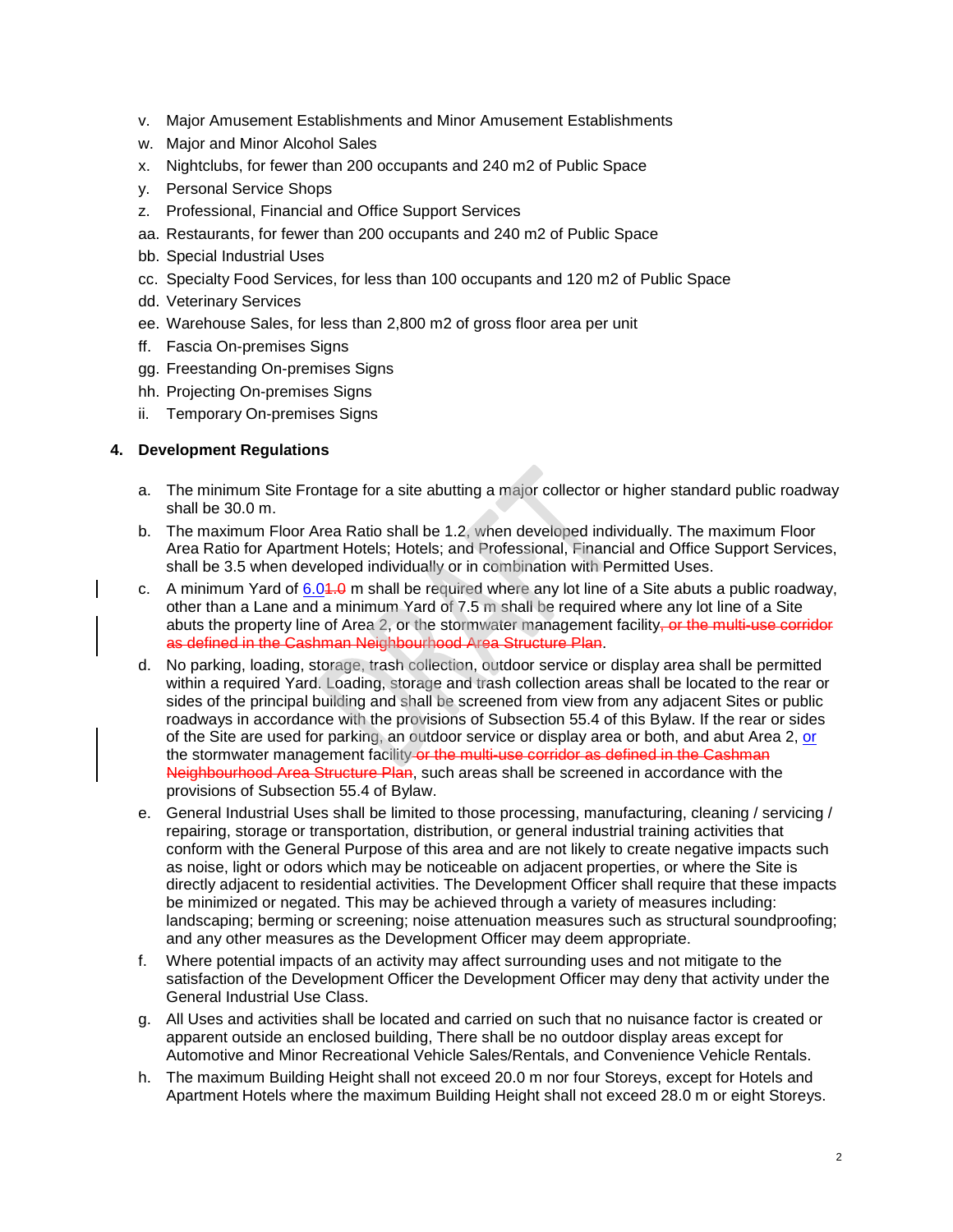- i. The roof line and building façade of all developments, including those with a Floor Area greater than 3000 m2 or single wall length of 25 m visible from a public road, shall:
	- a) Include design elements that reduce the perceived mass of the building and add architectural interest; and
	- b) Include landscaping adjacent to exterior walls to minimize the perceived mass of the building and to create visual interest.
- j. All mechanical equipment, including roof mechanical units, shall be concealed by screening in a manner compatible with the architectural character of the building or concealed by incorporating it with the building,
- k. All exterior lighting shall be designed such that all light is contained within the Area of Application in accordance with Section 51 of the Zoning Bylaw.
- l. On-site security and building lighting musts be situated and designed such that illumination is directed downwards and no direct rays of light are directed outwards from the site into adjacent properties.
- m. All storage, display, or parking areas shall be hard surfaced in accordance with Subsection 54.6 of this bylaw.
- n. A detailed landscaping plan shall be submitted in accordance with Subsection 55.3 of the Zoning Bylaw prior to the approval of any development permit. This plan shall include pedestrian connections with the multi-use trail developed on parkland and within the stormwater management facility; connections between private development and the public park located along Blackmud Creek; fence details; exterior lighting and street furniture elements; pedestrian seating areas; and varied sizes and species of new plantings. Landscaping plans shall contain design and materials which coordinate with, and are a continuation of existing development approvals within Area 1 and Area 2.
- o. All landscaped yards shall contain minimum plantings as outlined in the following:
	- a) One tree for each 17.5 m2 and one shrub for each 10 m2 of any required Yard or Setback at grade.
	- b) One tree for each 17.5 m2 and on shrub for each 7.5 m2 of required parking area islands. In no case shall there be less than one tree per required parking area island.
- p. All planting shall conform to the following:
	- a) The proportion of deciduous to coniferous trees and shrubs shall be approximately 50:50 and the following mixed of tree sizes shall be used;
	- b) 100% of required deciduous trees shall be a minimum of 75 mm calliper; and
	- c) 75% of required coniferous trees shall be a minimum of 2.5 m in height and 25% shall be a minimum 3.5 m in height.
- q. For the purposes of subdivision, the concept plans for the collector roadways shall include treed boulevards.
- r. Signs shall comply with the regulations found in Section 59 and Schedule 59E of the Zoning Bylaw.
- s. Individual business identification signs located on the facades of buildings shall be similar in proportion, construction materials and placement. The design, scale and placement of signs shall be such that the signage does detract from the overall appearance of the development and that the signage is not obtrusive, having regard to the scale of the buildings on the Site and to the distance of the building Setback.
- t. Site planning and building design of individual developments adjacent to the creek and top of bank walkway shall include elements such as doors, windows, public access, and architectural details oriented toward the public park and Blackmud Creek.
- u. In accordance with Section 11 of the Zoning Bylaw, the Development Officer may vary Regulations in this Provisions, except for Regulations g), n), o), and p).

# **5. Design Regulations**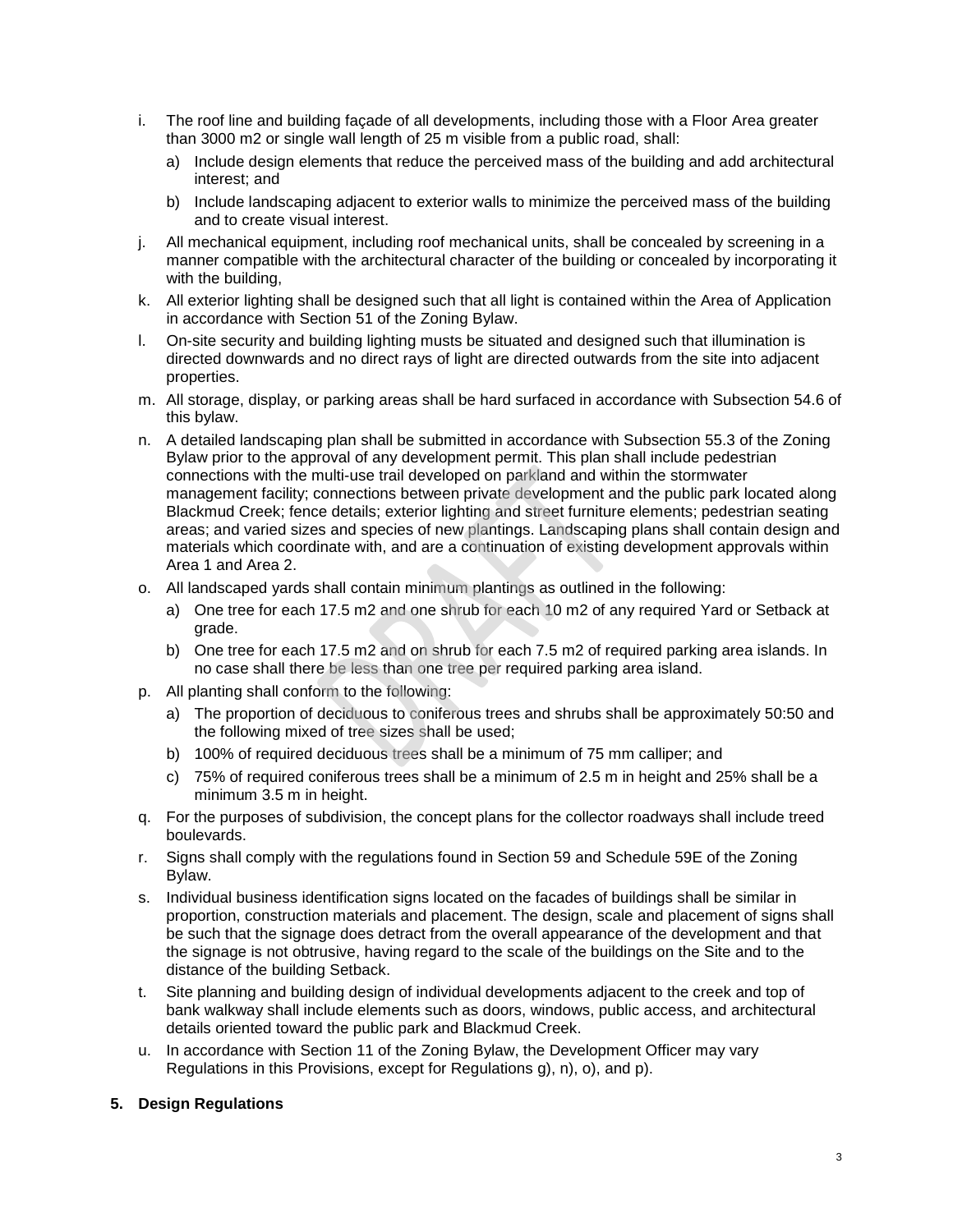The Development Officer shall ensure that the following site planning and architectural guidelines and regulations are incorporated in all developments within Areas 1-and 2 of this Provision to achieve a high quality urban environment, compatibility of mixed uses and quality streetscapes and architecture.

## **5.1. Site Planning**

- a. Arrangement of structures, parking and circulation areas and open spaces shall recognize the particular characteristics of the site and shall relate to the surrounding built environment in pattern, function, scale character and materials.
- b. Residential and residential-related uses shall be separated from commercial or business industrial development. Landscaping, increased setbacks and appropriate building orientation shall be utilized as means to provide adequate separation between such land uses.
- c. Building siting shall take into consideration the context of the surrounding mixed-use area, the location of major traffic generators and the site's particular characteristics.
- d. The placement and design of structures shall facilitate pedestrian activity and convey a visual link to the street and sidewalks.
- e. Residential, commercial, and business industrial uses should incorporate plazas and courtyards into their design. Primary access to public plazas shall be provided from the street, and secondary accesses may be provided from on-site uses. Landscaping, water features, and public art should be incorporated into plaza and courtyard design and provide shelter and relief from direct sunlight.
- f. Buildings should be sited along frontages, and use variable building setbacks in order to avoid long monotonous building facades and to create an interesting streetscape.
- g. Increased building setbacks shall be provided for buildings 10.0 m high or greater.

## **5.2. Architecture**

- a. A distinct architectural theme will be developed for the neighbourhood. High quality, innovative and imaginative architecture is encouraged. The selected architectural style/design shall consider compatibility with surrounding character, including harmonious building style, form, size, colour, materials and roofline.
- b. Building orientation located on corner sites should be arranged to frame the corner of the intersection to create a sense of place using building design, decorative architectural walls, and landscaping.
- c. Building facades, on all sides, shall include design elements, finishing materials, and variations that will reduce any perceived mass and linearity of large buildings and add architectural interest.
- d. Building entries shall be readily identifiable and use recesses, projections, columns and distinctive material and colours to articulate entrances. Use of cementitious stucco and vinyl siding shall be avoided.
- e. All wall surfaces visible to the public shall be architecturally enhanced. Front and side wall elevations shall provide building offsets and architectural details.
- f. The roof line of buildings shall consist of: sloped roofs of varying pitches which may be finished In any combination of metal, wood shakes, asphalt shingles, clay tiles, or roof materials having a similar texture and appearance; OR flat roofs where they are concealed by parapet walls that include articulation and use of design elements that are in harmony with the principal architectural theme that reduce any perceived mass and linearity of large buildings and add architectural interest.

# **5.3. Access and Circulation**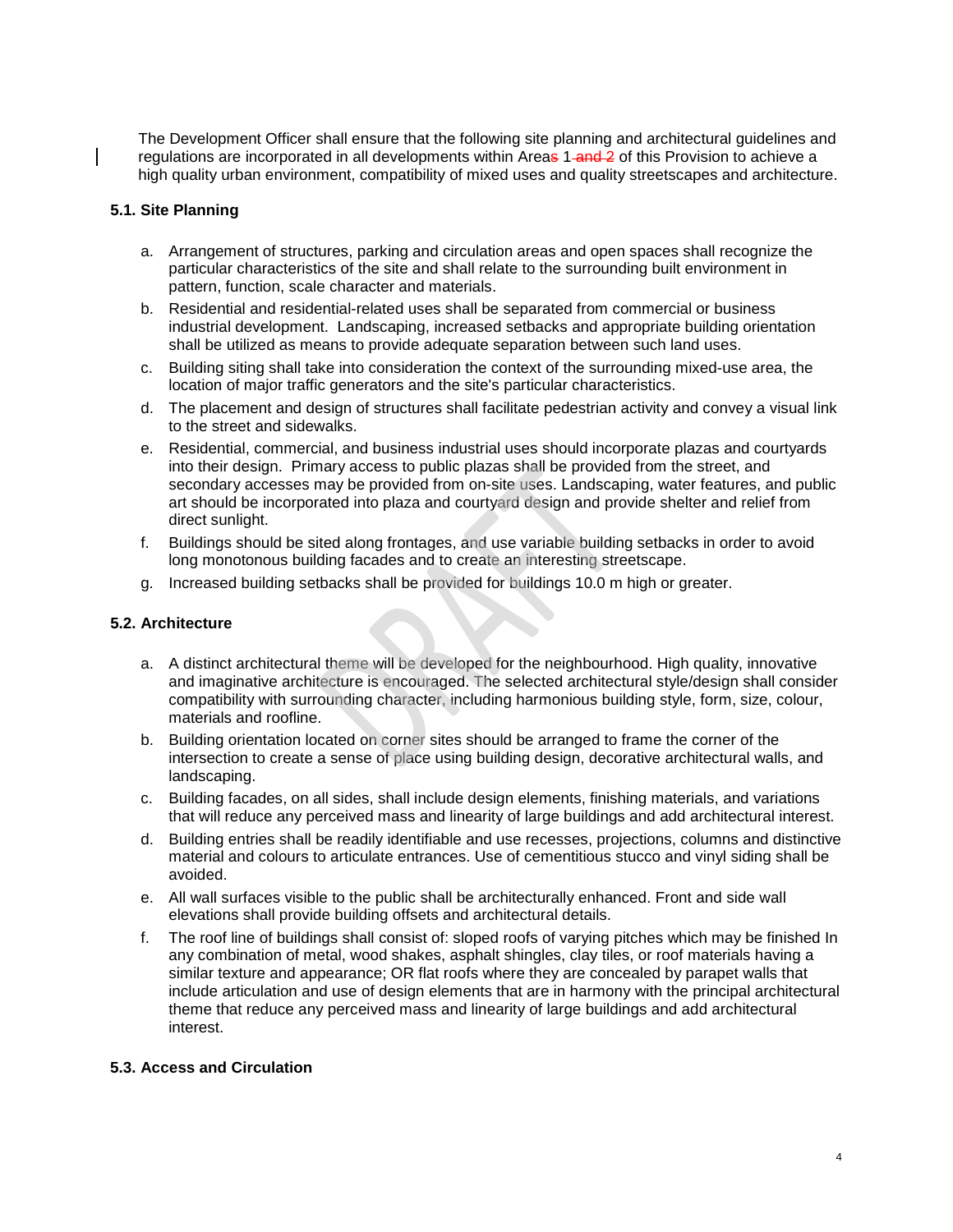- a. Site access and internal circulation shall promote safety, efficiency and convenience. Conflicts between vehicles and pedestrians shall be avoided. Clearly defined pedestrian paths shall be provided from parking areas to primary building entrances and sidewalks along the site's perimeter.
- b. Internal circulation within residential developments shall be designed to facilitate access to building clusters, take advantage of views or amenities and to reduce conflict with pedestrians.
- c. Linkages (e.g. walkways, common landscape areas, and building orientation) between compatible commercial and business industrial uses are encouraged.
- d. Parking shall not dominate street frontages. Underground parking is recommended for low rise apartments.
- e. Parking or loading facilities shall be located a minimum of 3.0 m from any public or pedestrian corridor and the setback landscaped and screened to the satisfaction of the development officer.
- f. Recreation facilities such as jogging trails and bicycle paths are encouraged to connect developments to the Blackmud Creek ravine and multi-use trail.

# **5.4. Landscaping**

- a. Landscaped areas shall utilize the three tiered planting system: 1) grasses and ground covers; 2) shrubs and vines; 3) trees. All areas not covered with structures, yards, walkways, driveways, and parking spaces shall be landscaped. Xeriscapes and low maintenance or naturalized vegetation types are encouraged.
- b. Where fences are developed they shall be consistent in design, materials, finishes, and colours with the fence styles established for the neighbourhood. Chain link fences shall not be visible from public roadways.

# **5.5. CPTED**

a. CPTED principles shall be used to design public and private spaces and facilities, focusing on natural surveillance and access control.

#### **6.0. Development Regulations for Sub-Area 1**

- a. A minimum Yard of 1.0 m shall be required where any lot line of a Site abuts a public roadway, other than a Lane and shall provide enhanced landscape screening with one shrub for each  $10<sup>m²</sup>$ and tall grasses spaced at a maximum of 0.5 m o.c.
- b. A building setback of 3.0 m shall be required where any lot line of a Site abuts a public roadway, other than a Lane.
- c. A minimum Yard of 0.0 m shall be required where any lot line of a Site abuts the property line of Area 2.
- a.d. Parking and loading facilities shall be located a minimum of 1.0 m from any public or pedestrian corridor and the setback landscaped and screened with a dense hedge row at a maximum of 1.0 m o.c. for shrubs or 0.5 m o.c. for tall grasses.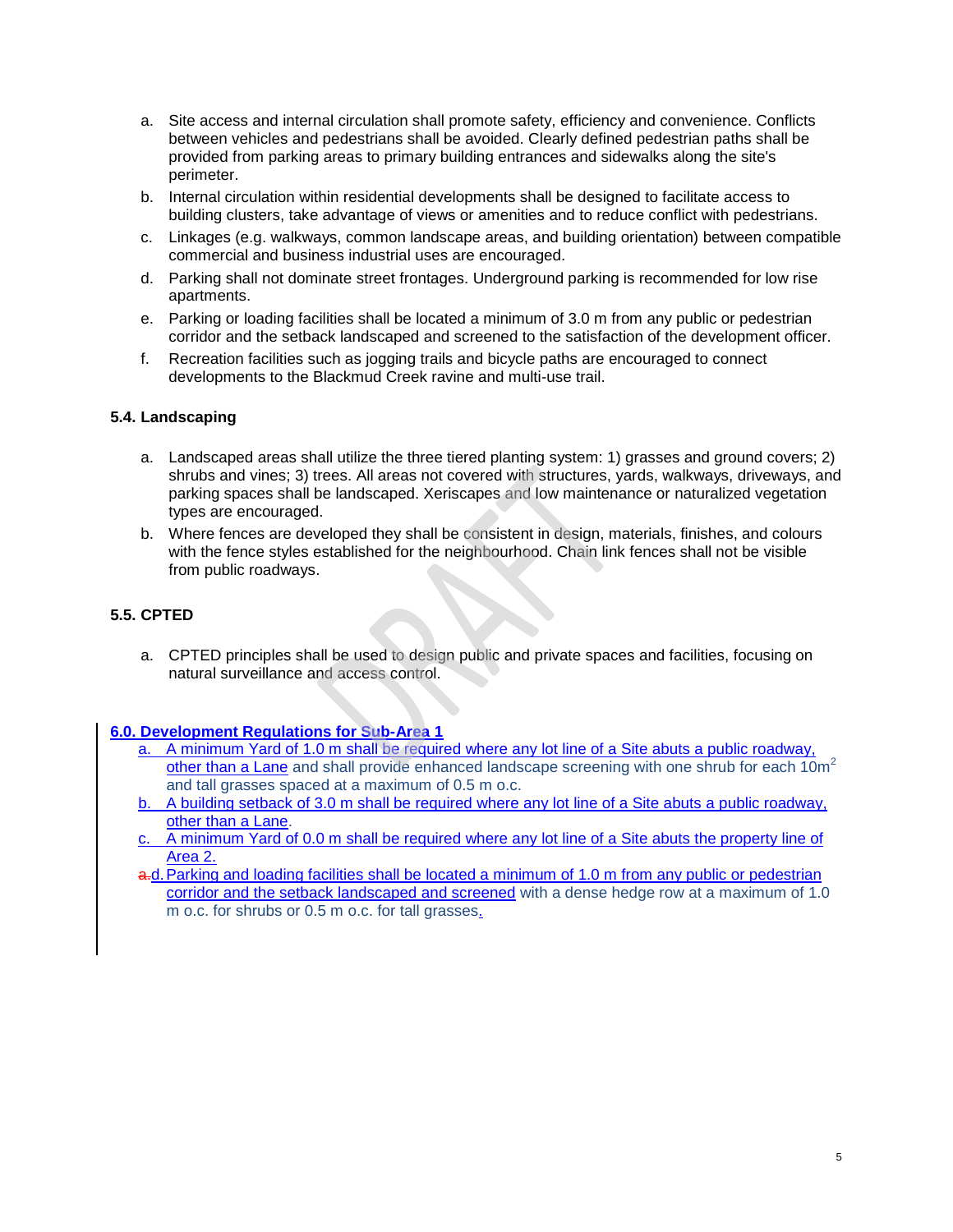# **AREA 2**

# **Area 2 - Mixed Residential and Commercial Area**

# **7. Uses**

- a. Apartment Housing
- b. Boarding and Lodging Houses
- c. Business Support Services
- d. Child Care Services
- e. Convenience Retail Stores
- f. Custom Manufacturing Establishments
- g. Government Services
- h. Health Services
- i. Major and Minor Home Based Business
- j. Personal Service Shops
- k. Professional, Financial and Office Support Services
- l. Residential Sales Centre
- m. Restaurants and Specialty Food Services, for fewer than 100 occupants and 120m2 of Public Space
- n. Row Housing, and Semi-Detached Housing
- o. Freestanding On-premises Signs
- p. Projecting On-premises Signs

# **8. Development Regulations**

- a. All development applications shall be forwarded to the Edmonton Design Committee for review.
- b. The maximum residential Density shall be 125 Dwellings/ha for Apartment Housing; 42 Dwellings/ha for Row Housing; and 34 Dwellings/ha for Semi-Detached Housing.
- c. The minimum Site Area for Apartment Housing shall be 800 m2.
- d. The minimum Site Width for Apartment Housing shall be 20.0 m.
- e. The maximum Height shall not exceed 20.0 m nor 4 storeys. Floor Area may be developed as a Half Storey as additional space to a Dwelling, and not counted as a Storey, provided the additional Floor Area creates architectural interest to the design of the building and the development is within the maximum allowable Height.
- f. The maximum Height for Row Housing and Semi-Detached Housing shall not exceed 10.0 m nor 2½ storeys.
- g. The maximum Floor Area Ratio shall be 1.3. The maximum Floor Area Ratio may be increased to 1.5 when underground parking is provided.
- h. The minimum Front Yard shall be 6.0 m.
- i. The minimum Rear Yard shall be 7.5 m.
- j. The minimum Side Yard shall be 1.0 m for each Storey or partial Storey, except that a total of at least 2.0 m shall be provided in all cases. A Side Yard shall be not less than 4 .5 m when it abuts a flanking public roadway other than a Lane.
- k. Separation Space shall be provided in accordance with Section 48 of this Bylaw.
- l. A minimum Amenity Area of 7.5 m2 per Apartment Dwelling; and 30 m2 at grade level per Row Housing and Semi-Detached Dwellings shall be provided.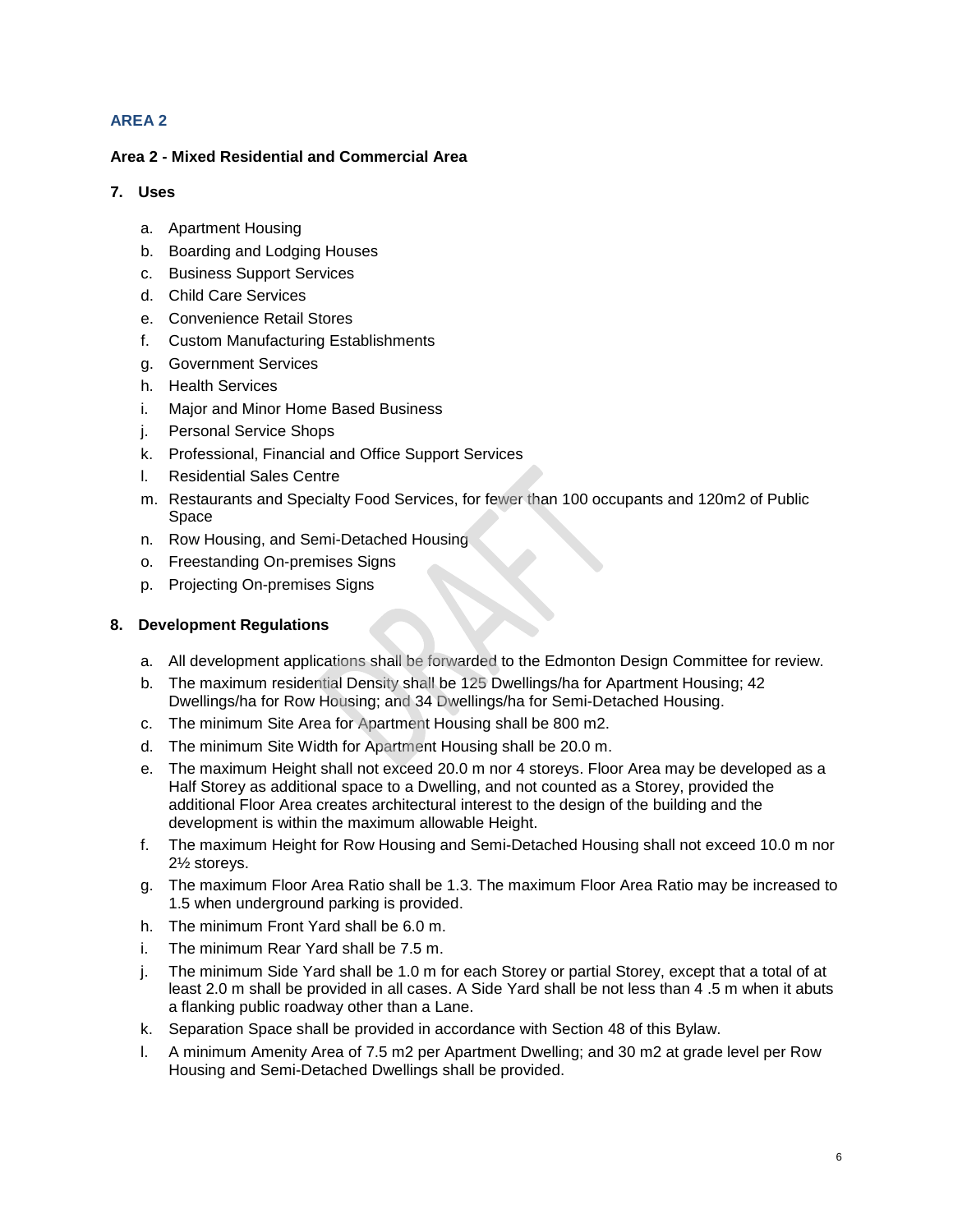- m. Design techniques including, but not limited to, the use of sloped roofs, variations in building setbacks and articulation of building facades, shall be employed in order to minimize the perception of massing of the building when viewed from adjacent residential areas and roadways.
- n. A detailed landscaping plan shall be submitted in accordance with Subsection 55.3 of the Zoning Bylaw prior to the approval of any development permit. This plan shall include pedestrian connections with the multi-use trail developed along the top of bank and within the stormwater management facility; connections between private development and the public park located along Blackmud Creek; establish a clear distinction between private, semi-private, and public open spaces; fence details; exterior lighting and street furniture elements; pedestrian seating areas; and varied sizes and species of new plantings.
- o. All landscaped yards shall contain minimum plantings as outlined in the following :
	- a) one tree for each 17.5 m2 and one shrub for each 10 m2 of any required Yard or Setback at grade.
	- b) one tree for each 17.5 m2 and one shrub for each 7.5 m2 of required parking area islands. In no case shall there be less than one tree per required parking area island.
- p. All planting shall conform to the following:
	- a) the proportion of deciduous to coniferous trees and shrubs shall be approximately 50: 50 and the following mix of tree sizes shall be used:
	- b) 100% of required deciduous trees shall be a minimum of 75 mm calliper; and 75% of required coniferous trees shall be a minimum of 2.5 m in height and 25% shall be a minimum 3.5 m in height.
- q. Loading, storage and trash collection areas shall be located in such a manner to be screened from view from adjacent sites and public roadways in accordance with the provisions of Section 55 of the Zoning Bylaw. If the Rear or Sides of a Site are used for surface vehicular parking, it shall be screened in accordance with the provisions of Section 55 of the Zoning Bylaw.
- r. All mechanical equipment, including roof mechanical units shall be concealed by screening in a manner compatible with the architectural character of the building or concealed by incorporating it into the building.
- s. Buildings shall address the adjacent public roadways, other than Lanes, with active residential frontages that include individual entrances that are clearly visible from the street. Buildings on corner sites shall address both the front street and the adjacent street to give the street intersection prominence.
- t. All exterior lighting shall be designed such that all light is contained within the Area of Application in accordance with Section 51 of the Zoning Bylaw.
- u. On-site security and building lighting must be situated and designed such that the illumination is directed downwards and no direct rays of light are directed outwards from the site into adjacent properties.
- v. Signs shall comply with the regulations found in Schedule 59B of the Edmonton Zoning Bylaw.
- w. Site planning and building design of individual developments adjacent to the creek and top of bank walkway shall be include elements such as doors, windows, public access, and architectural details oriented toward the public park and Blackmud Creek and incorporate multi-use trail linkages to the top of bank walkway in a manner consistent with Figure 1.0 Conceptual Site Plan and the following regulations:
	- a) A minimum of 10.0 m wide open view corridor shall be maintained between individual buildings; and
	- b) No building shall be greater than 60.0 m in width along a street or internal roadway adjacent to the creek or the top of bank walkway.

#### **9. Design Regulations**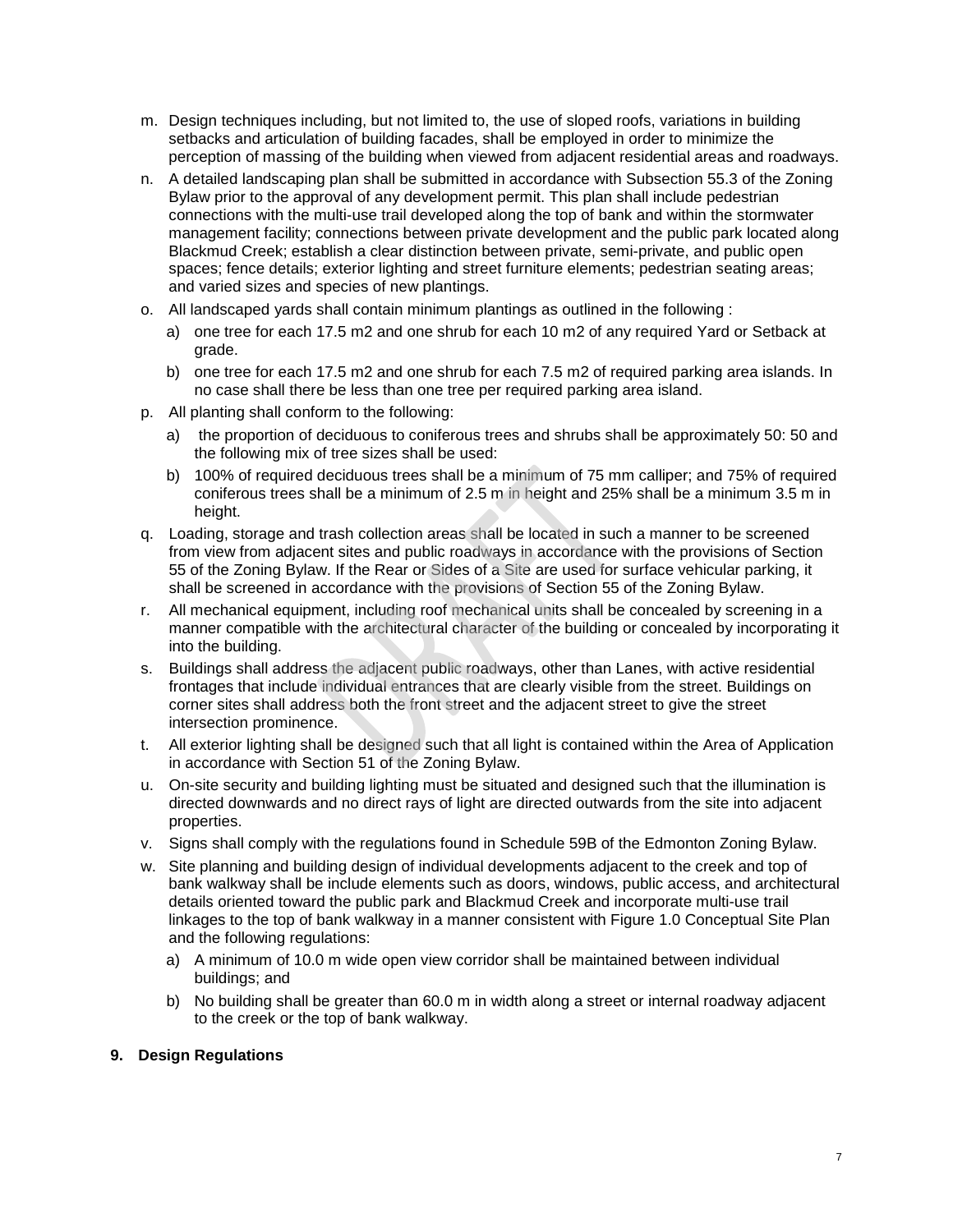The Development Officer shall ensure that the following site planning and architectural guidelines and regulations are incorporated in all developments within Areas 1 and 2 of this Provision to achieve a high quality urban environment, compatibility of mixed uses and quality streetscapes and architecture.

## **9.1. Site Planning**

- a. Arrangement of structures, parking and circulation areas and open spaces shall recognize the particular characteristics of the site and shall relate to the surrounding built environment in pattern, function, scale character and materials.
- b. Residential and residential-related uses shall be separated from commercial or business industrial development. Landscaping, increased setbacks and appropriate building orientation shall be utilized as means to provide adequate separation between such land uses.
- c. Building siting shall take into consideration the context of the surrounding mixed-use area, the location of major traffic generators and the site's particular characteristics.
- d. The placement and design of structures shall facilitate pedestrian activity and convey a visual link to the street and sidewalks.
- e. Residential, commercial, and business industrial uses should incorporate plazas and courtyards into their design. Primary access to public plazas shall be provided from the street, and secondary accesses may be provided from on-site uses. Landscaping, water features, and public art should be incorporated into plaza and courtyard design and provide shelter and relief from direct sunlight.
- f. Buildings should be sited along frontages, and use variable building setbacks in order to avoid long monotonous building facades and to create an interesting streetscape.
- g. Increased building setbacks shall be provided for buildings 10.0 m high or greater.

## **9.2. Architecture**

- a. A distinct architectural theme will be developed for the neighbourhood. High quality, innovative and imaginative architecture is encouraged. The selected architectural style/ design shall consider compatibility with surrounding character, including harmonious building style, form, size, colour, materials and roofline.
- b. Building orientation located on corner sites should be arranged to frame the corner of the intersection to create a sense of place using building design, decorative architectural walls, and landscaping.
- c. Building facades, on all sides, shall include design elements, finishing materials, and variations that will reduce any perceived mass and linearity of large buildings and add architectural interest.
- d. Building entries shall be readily identifiable. Use recesses, projections, columns and distinctive material and colours to articulate entrances.
- e. All wall surfaces visible to the public shall be architecturally enhanced. Front and side wall elevations shall provide building offsets and architectural details.
- f. The roof line of buildings shall consist of: sloped roofs of varying pitches which may be finished in any combination of metal, wood shakes, asphalt shingles, clay tiles, or roof materials having a similar texture and appearance; OR flat roofs where they are concealed by parapet walls that include articulation and use of design elements that are in harmony with the principal architectural theme that reduce any perceived mass and linearity of large buildings and add architectural interest.

#### **9.3. Access and Circulation**

a. Site access and internal circulation shall promote safety, efficiency and convenience. Conflicts between vehicles and pedestrians shall be avoided. Clearly defined pedestrian paths shall be provided from parking areas to primary building entrances and sidewalks along the site's perimeter.